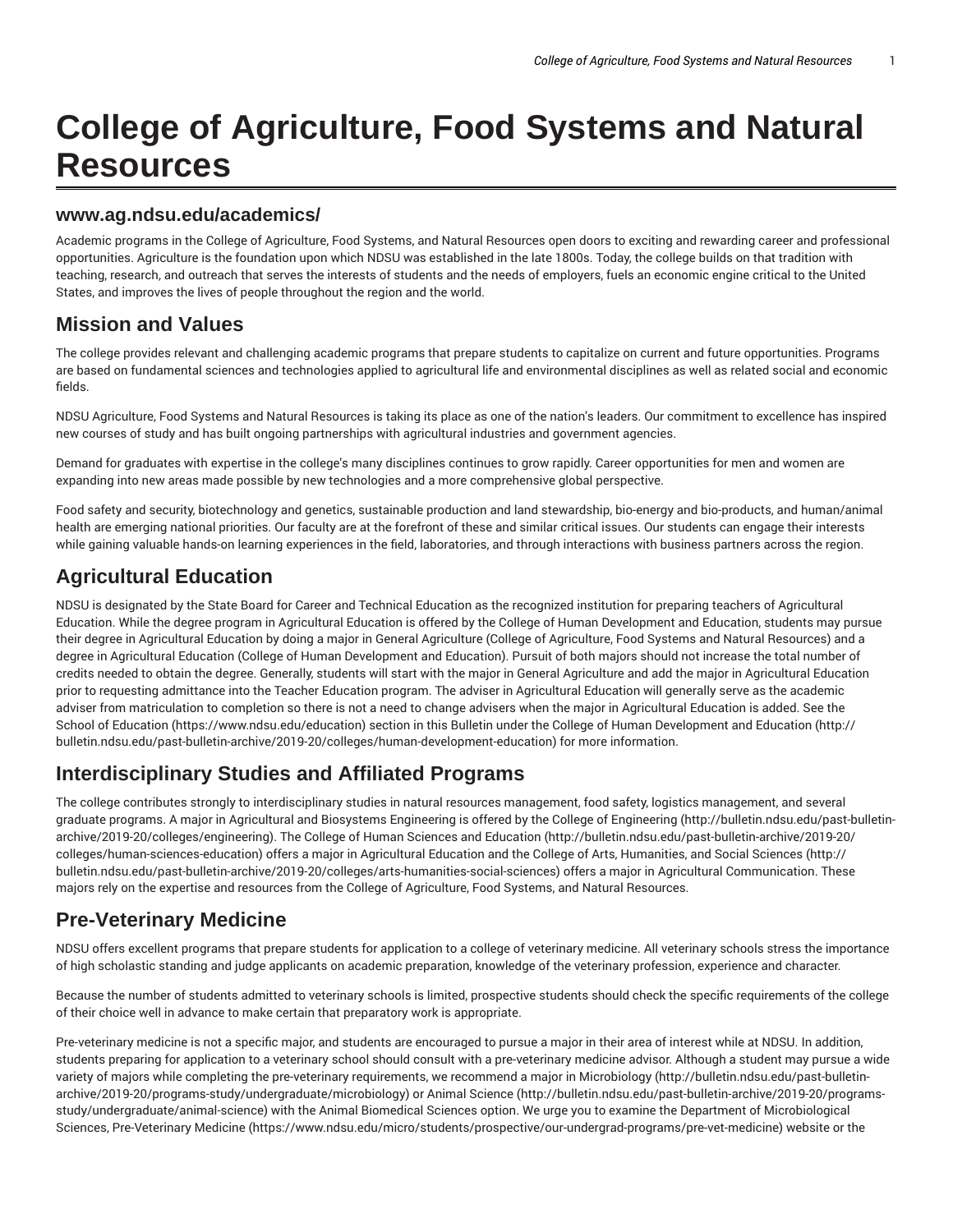Department of Animal Sciences Pre-Veterinary Medicine (https://www.ag.ndsu.edu/ansc/undergraduate-programs-1/preveterinary-medicine) website for further information.

Students who are admitted to and plan to enroll in a Veterinary Medical College prior to earning a baccalaureate degree from NDSU should consult with their academic adviser for options on transferring veterinary medicine credit back to NDSU to fulfill bachelor's degree requirements.

#### **Graduate and Professional Schools**

The college's academic programs are excellent preparation for continued formal education in graduate school programs and in professional schools offering degrees in business, law, medicine or veterinary medicine. For more information on graduate school opportunities at NDSU see the Graduate School (https://www.ndsu.edu/gradschool) web site.

### **Honor System**

A student-elected honor system (http://www.ag.ndsu.edu/academics/honor-system-1) recognizes the ability of students to govern themselves. The honor system, in place since 1955, provides an enhanced learning environment. All students enrolled in programs and courses offered by the College of Agriculture, Food Systems, and Natural Resources are required to uphold the honor system.

## **Scholarships**

Students in the college who have selected one of the college's majors may be eligible for scholarships through their major department and/or the dean's office. Scholarships are awarded to students who have demonstrated excellence in their courses. About one-third of students in the college receive scholarships. Students are encouraged to contact their major department or the college web site for scholarship opportunities (http:// www.ag.ndsu.edu/academics/scholarships).

#### **Student Organizations**

Nearly 30 agriculture-related clubs and organizations (http://www.ag.ndsu.edu/academics/student-organizations) provide opportunities for students to develop leadership, teamwork, interpersonal and communication skills.

### **Field Experience, Internships, Cooperative Education**

Students gain practical experience and credits by enrolling in a supervised field experience (internship) offered through individual departments. Another option, offered by the Career Center (https://www.ndsu.edu/career), provides undergraduate and graduate students with career-enhancing experiences and academic credits through the Cooperative Education program (https://career.ndsu.edu/internship-program). The number of cooperative education credits allowed for graduation varies by program, but should not exceed six for any program in the college.

### **International Study**

The college encourages students to gain international perspectives in their studies. Besides study abroad, students might consider adding the international studies major to their program in the college. Additional information is available from departmental offices or through the university's Office of International Student and Study Abroad Services (https://www.ndsu.edu/international).

Agribusiness & Applied Economics (http://bulletin.ndsu.edu/past-bulletin-archive/2019-20/departments/agribusiness-applied-economics)

Agriculture & Biosystems Engineering (http://bulletin.ndsu.edu/past-bulletin-archive/2019-20/departments/agriculture-biosystems-engineering)

Animal Sciences (http://bulletin.ndsu.edu/past-bulletin-archive/2019-20/departments/animal-sciences)

Microbiological Sciences (http://bulletin.ndsu.edu/past-bulletin-archive/2019-20/departments/microbiological-sciences)

Plant Pathology (http://bulletin.ndsu.edu/past-bulletin-archive/2019-20/programs-study/graduate/plant-pathology)

Plant Sciences (http://bulletin.ndsu.edu/past-bulletin-archive/2019-20/departments/plant-sciences)

School of Natural Resource Sciences (http://bulletin.ndsu.edu/past-bulletin-archive/2019-20/departments/school-natural-resource-sciences)

### **Faculty**

- Akyuz, F. Adnan, Professor of Climatological Practices, Ph.D., 1994, University of Missouri-Columbia
- Aziz, Riaz, Research Specialist, M.S., 2001, North Dakota State University
- Backer, Leslie F., Emeritus Professor of Agricultural and Biosystems Engineering, M.S., 1972, North Dakota State University
- Bandillo, Nonoy B., Assistant Professor of Plant Sciences, Ph.D., 2016, University of Nebraska
- Bangsund, Dean, Research Scientist, M.S.
- Baranko, Loren L., Lecturer of Animal Science, M.S., 2014, North Dakota State University
- Barker, William T., Emeritus Professor of Range Science, Ph.D., 1968, University of Kansas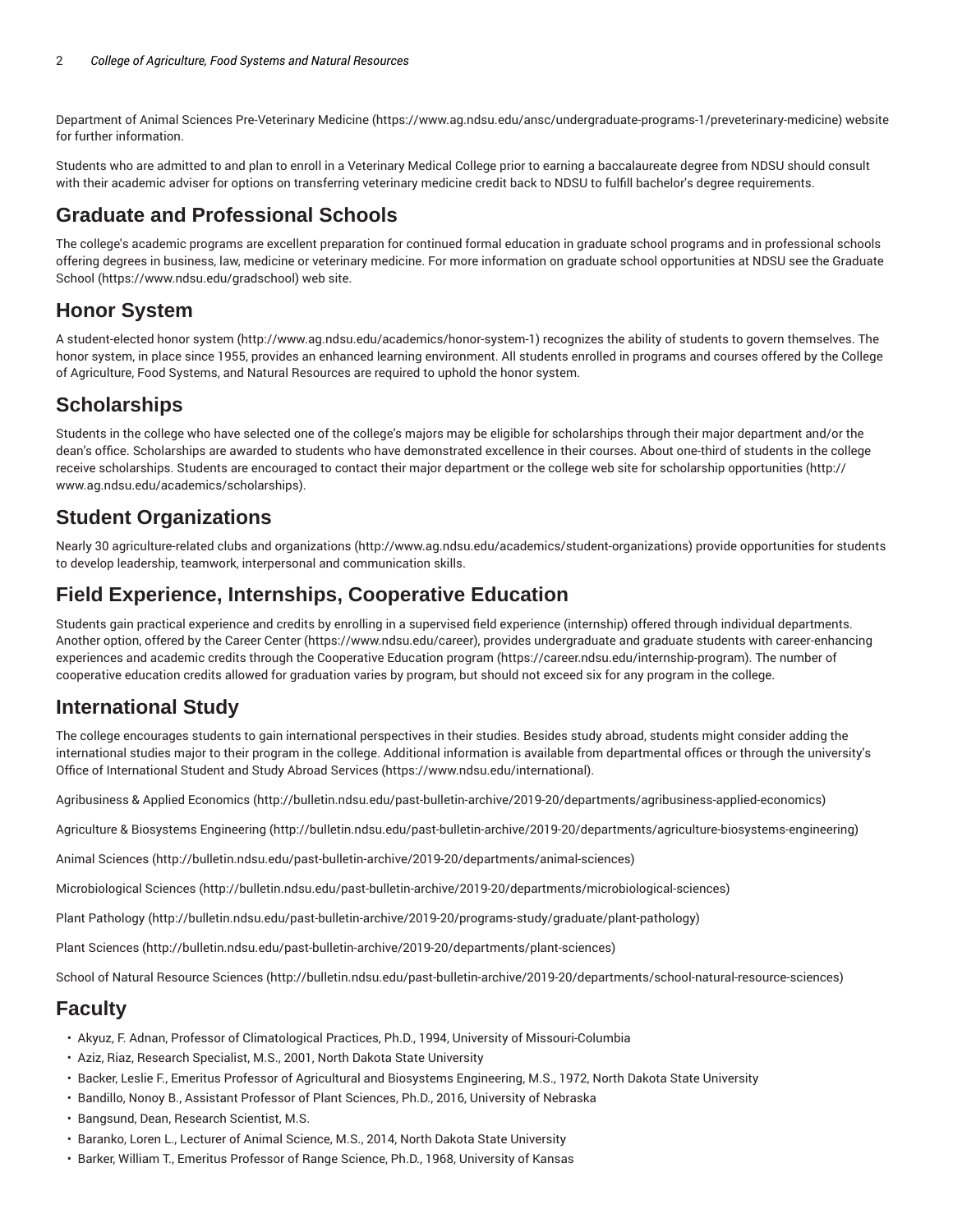- Bauer, Marc L., Associate Professor of Animal Sciences; Interim Department Head, Ph.D., 1996, University of Kentucky
- Berg, Eric P., Professor of Animal Sciences, Ph.D., 1996, Purdue University
- Berg, Erika L., Associate Professor of Animal Sciences, Ph.D., 2006, University of Missouri
- Berg, Paul T., Emeritus Associate Professor of Animal Sciences, Ph.D., 1975, North Dakota State University
- Bergholz, Peter , Assistant Professor of Microbiological Sciences, Ph.D., 2007, Michigan State University
- Bergholz, Teresa , Associate Professor of Microbiological Sciences, Ph.D., 2007, Michigan State University
- Berglund, Duane R., Emeritus Professor of Plant Sciences, Ph.D., 1971, North Dakota State University
- Berry, Eugene , Associate Professor of Microbiological Sciences, Ph.D., 1983, Northeastern University
- Berti, Marisol T., Professor of Plant Sciences, Ph.D., 2007, North Dakota State University
- Biondini, Mario E., Emeritus Professor of Range Science, Ph.D., 1983, Colorado State University
- Boe, Arthur A., Emeritus Professor of Plant Sciences, Ph.D., 1966, Utah State University
- Boerboom, Chris M., Professor of Plant Sciences; NDSU Extension Service Director, Ph.D., 1989, University of Minnesota
- Boetel, Mark A., Professor of Entomology, Ph.D., 1996, South Dakota State University
- Bon, Thomas A., Associate Professor of Practice of Agricultural and Biosystems Engineering, Ph.D., 2003, North Dakota State University
- Borowicz, Pawel P., Research Assistant Professor, Ph.D., 2007, North Dakota State University, DVM, 2001, University of Agriculture, Lublin, Poland
- Brueggeman, Robert, Associate Professor of Plant Pathology, Ph.D., 2009, Washington State University
- Brun, Lynn J., Emeritus Professor of Soil Science, Ph.D., 1972, Kansas State University
- Buchanan, David S., Professor of Animal Sciences; Associate Dean for Academic Programs, Ph.D., 1979, University of Nebraska-Lincoln
- Bullock, David, Research Associate Professor of Agribusiness and Applied Economics, Ph.D., 1989, Iowa State University
- Byrd, Christopher J., Assistant Professor of Animal Science, Ph.D., 2018, Purdue University
- Cai, Xiwen, Professor of Plant Sciences, Ph.D., 1998, Washington State University
- Cannayen, Igathinathane, Assistant Professor of Agricultural and Biosystems Engineering, Ph.D., 1997, Indian Institute of Technology
- Carlson, Robert B., Emeritus Professor of Entomology, Ph.D., 1965, Michigan State University
- Casey, Francis X.M., Professor of Soil Science; Director of the School of Natural Resource Sciences; Associate Director of the NDAES, Ph.D., 2000, Iowa State University
- Caton, James, Assistant Professor of Agribusiness and Applied Economics, Ph.D., 2016, George Mason University
- Caton, Joel S., Enberg Professor of Animal Sciences, Ph.D., 1987, New Mexico State University
- Chatterjee, Amitava, Assistant Professor of Soil Science, Ph.D., 2007, University of Wyoming
- Chen, Bingcan, Assistant Professor of Plant Sciences, Ph.D., 2012, University of Massachusetts, Amherst
- Christenson, Lisa A., Associate Professor of Practice of Animal Sciences; Co-Director of Veterinary Technology Program, D.V.M., 2003, University of Minnesota
- Christoffers, Michael J., Associate Professor of Plant Sciences, Ph.D., 1998, University of Missouri-Columbia
- Cihacek, Larry J., Professor of Soil Science, Ph.D., 1979, Iowa State University
- Condry, Danielle, Assistant Professor of Practice, Ph.D., 2013, University of North Dakota
- Cross, Harold Z., Emeritus Professor of Plant Sciences, Ph.D., 1971, University of Missouri
- Dahlen, Carl R., Associate Professor of Animal Sciences, Ph.D., 2009, University of Minnesota
- Dahnke, William C., Emeritus Professor of Soil Science, Ph.D., 1962, University of Wisconsin
- Dai, David W., Professor of Plant Sciences, Ph.D., 2001, North Dakota State University
- Daigh, Aaron, Assistant Professor of Soil Science, Ph.D., 2013, Iowa State University
- Danielson, Russell B., Emeritus Associate Professor of Animal Sciences, M.S., 1973, North Dakota State University
- D'Appolonia, Bert L., Emeritus Professor of Cereal Science, Ph.D., 1968, North Dakota State University
- Deckard, Edward L., Professor of Plant Sciences, Ph.D., 1970, University of Illinois
- Deibert, Edward J., Emeritus Professor of Soil Science, Ph.D., 1976, University of Nebraska
- DeKeyser, Shawn, Professor of Range Science; Director of Natural Resources Management Interdisciplinary Program; Progam Leader of Natural Resource Management, Ph.D., 2000, North Dakota State University
- del Rio Mendoza, Luis, Professor of Plant Pathology, Ph.D., 1999, Iowa State University
- DeSutter, Thomas M., Professor of Soil Science; Program Leader of Soil Science, Ph.D., 2004, Kansas State University
- Dexter, Alan G., Emeritus Professor of Plant Sciences, Ph.D., 1969, University of Illinois
- Disrud, Lowell A., Emeritus Professor of Agricultural and Biosystems Engineering, M.S., 1969, Kansas State University
- Dodds, Duaine L., Emeritus Professor of Animal Sciences, M.S., 1966, North Dakota State University
- Dorsam, Glenn, Associate Professor of Microbiological Sciences, Ph.D., 1998, Virginia Commonwealth University
- Duysen, Murray E., Emeritus Professor of Plant Sciences, Ph.D., 1966, University of Nebraska
- Dyer, Neil W., Professor of Animal Sciences, D.V.M., 1991, Iowa State University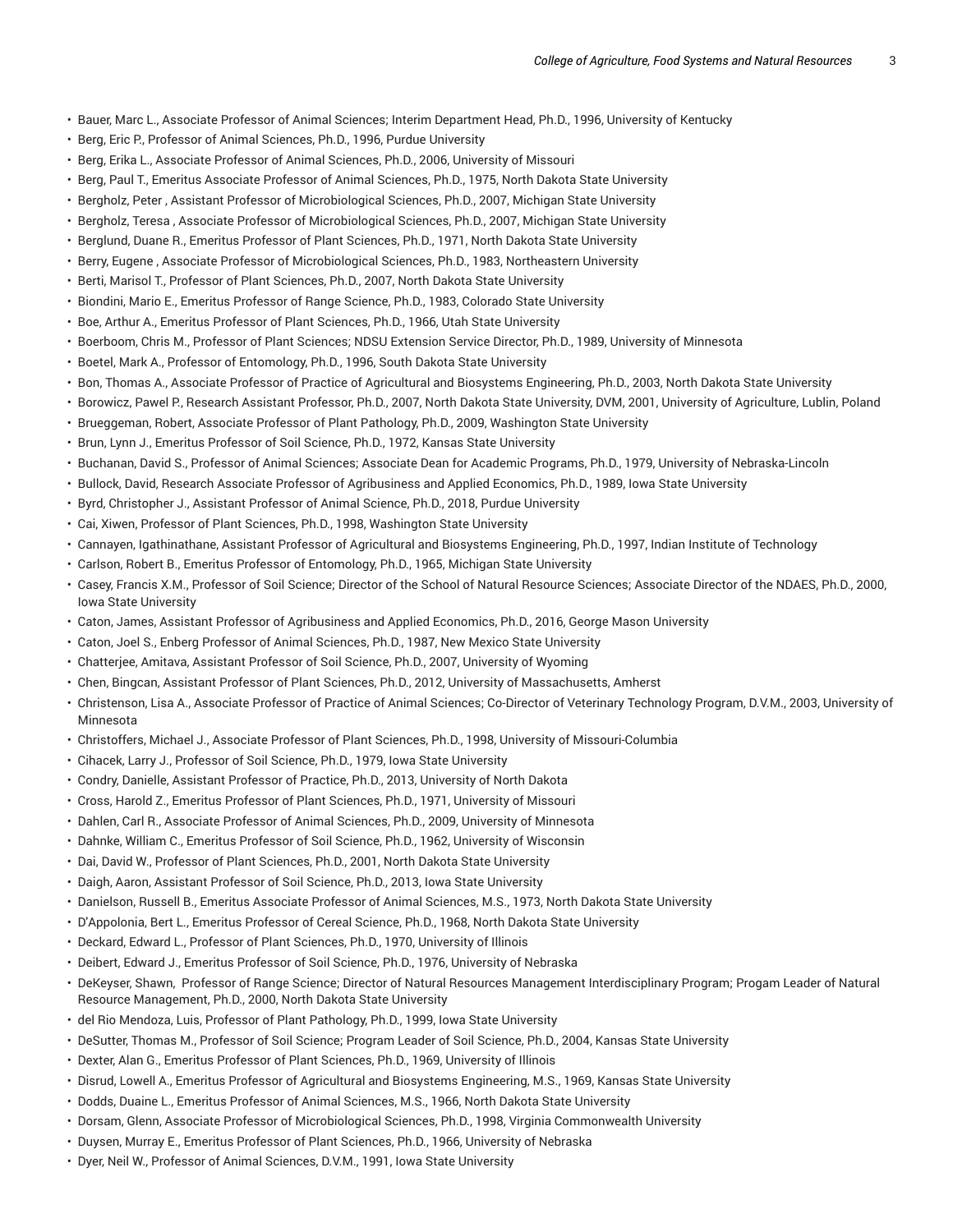- Eck, Tate, Lecturer of Equine Science, B.S., 1996, North Dakota State University
- Elias, Elias M., University Distinguished Professor of Plant Sciences; J.F. Carter Durum Wheat Breeding/Genetics Endowed Professor, Ph.D., 1987, North Dakota State University
- Englund, David, Lecturer of Agribusiness and Applied Economics, M.S., 1997, South Dakota State University
- Enz, John W., Emeritus Professor of Soil Science, Ph.D., 1976, University of Minnesota
- Erickson, Duane O., Emeritus Professor of Animal Sciences, Ph.D., 1965, North Dakota State University
- Fanning, Carl D., Emeritus Professor of Soil Science, Ph.D., 1965, University of Wisconsin
- Flaskerud, George, Emeritus Professor of Agribusiness and Applied Economics, Ph.D., Florida State University
- Flores, Paulo, Assistant Professor of Agricultural and Biosystems Engineering, Ph.D., 2008, Federal University of Rio Grande do Sul
- Foster, Stephen P., Professor of Entomology, Ph.D., 1983, University of Waikato-New Zealand
- Franckowiak, Jerome D., Emeritus Professor of Plant Sciences, Ph.D., 1970, University of Wisconsin-Madison
- Franzen, David W., Professor of Soil Science; Extension Soil Specialist, Ph.D., 1993, University of Illinois
- Freeman, Thomas P., Emeritus Professor of Plant Pathology, Ph.D., 1968, Arizona State University
- Friskop, Andrew J., Assistant Professor of Plant Pathology, Ph.D., 2013, North Dakota State University
- Frohberg, Richard C., Emeritus Professor of Plant Sciences, Ph.D., 1964, Iowa State University
- Gasch, Caley, Assistant Professor of Soil Science, Ph.D., 2013, University of Wyoming
- Gibbs, Penelope, Associate Professor of Microbiological Sciences, Ph.D., 2001, University of Georgia
- Giles, Joseph F., Emeritus Professor of Soil Science, Ph.D., 1974, Colorado State University
- Goos, R. Jay, Professor of Soil Science, Ph.D., 1980, Colorado State University
- Gordon, Dennis, Emeritus Professor of Cereal Science, Ph.D., 1974, University of Connecticut
- Grafton, Kenneth F., Professor of Plant Sciences; Interim Provost; Vice President for Agricultural Affairs; Dean of College of Agriculture Food Systems and Natural Resources, Ph.D., 1980, University of Missouri
- Gramig, Greta G., Associate Professor of Plant Sciences, Ph.D., 2006, University of Wisconsin-Madison
- Grazul-Bilska, Anna, Professor of Animal Sciences, Ph.D., 1983, University of Agriculture and Technology, Olstyn, Poland
- Green, Andrew J., Assistant Professor of Plant Sciences, Ph.D., 2016, Kansas State University
- Grygiel, Carolyn E., Emeritus Professor of Practice of Range Science, Ph.D., 1983, Colorado State University
- Gudmestad, Neil C., University Distinguished Professor of Plant Pathology & Endowed Chair of Potato Pathology, Ph.D., 1982, North Dakota State University
- Gustad, Thomas , Instructor; Microbiological Sciences, M.S., 1992, North Dakota State University
- Hall, III, Clifford A., Professor of Plant Sciences; Pulse Quality Director , Ph.D., 1996, University of Nebraska-Lincoln
- Hammer, Carolyn J., Professor of Animal Sciences; Director of Equine Science, D.V.M., 2002, Iowa State University, Ph.D., 2003, Iowa State **University**
- Hanna, Lauren L.H., Assistant Professor of Animal Sciences, Ph.D., 2013, Texas A&M University
- Hanson, Erik, Assistant Professor of Agribusiness and Applied Economics, Ph.D., 2016, Unversity of Minnesota
- Hargiss, Christina L., Associate Professor of Natural Resources Management , Ph.D., 2009, North Dakota State University
- Harmon, Jason P., Associate Professor of Entomology; Program Leader of Entomology, Ph.D., 2003, University of Minnesota
- Harris, Marion O., Professor of Entomology, Ph.D., 1986, Michigan State University
- Harrold, Robert L., Emeritus Professor of Animal Sciences, Ph.D., 1967, Purdue University
- Hatterman-Valenti, Harlene, Professor of Plant Sciences; Assistant Department Head , Ph.D., 1993, Iowa State University
- Haugen, Ronald, Extension Farm Management Specialist, M.S., 1989, North Dakota State University
- Haugse, Clayton N., Emeritus Professor of Animal Sciences, M.S., 1958, North Dakota State University
- Hearne, Robert, Professor of Agribusiness and Applied Economics, Ph.D., 1995, University of Minnesota
- Hellevang, Kenneth, Professor of Agricultural and Biosystems Engineering, Ph.D., 1989, North Dakota State University
- Helms, Theodore C., Professor of Plant Sciences, Ph.D., 1986, Iowa State University
- Herman, Dale E., Emeritus Professor of Plant Sciences, Ph.D., 1966, Purdue University
- Herren, R. Stanley, Emeritus Professor of Agribusiness and Applied Economics, Ph.D., 1975, Duke University
- Hirning, Harvey J., Emeritus Professor of Agricultural and Biosystems Engineering, Ph.D., 1970, Iowa State University
- Hoffman, Travis W., Assistant Professor of Animal Sciences, Ph.D., 2015, Colorado State University
- Hofman, Vernon L., Emeritus Professor of Agricultural and Biosystems Engineering, M.S., 1969, North Dakota State University
- Holland, Neal S., Emeritus Professor of Plant Sciences, M.S., 1960, North Dakota State University
- Hopkins, David G., Associate Professor of Soil Science, Ph.D., 1997, North Dakota State University
- Horsley, Richard D., Professor of Plant Sciences; Department Head, Ph.D., 1988, North Dakota State University
- Hosford, Robert, Emeritus Professor of Plant Pathology, Ph.D., 1965, University of Arizona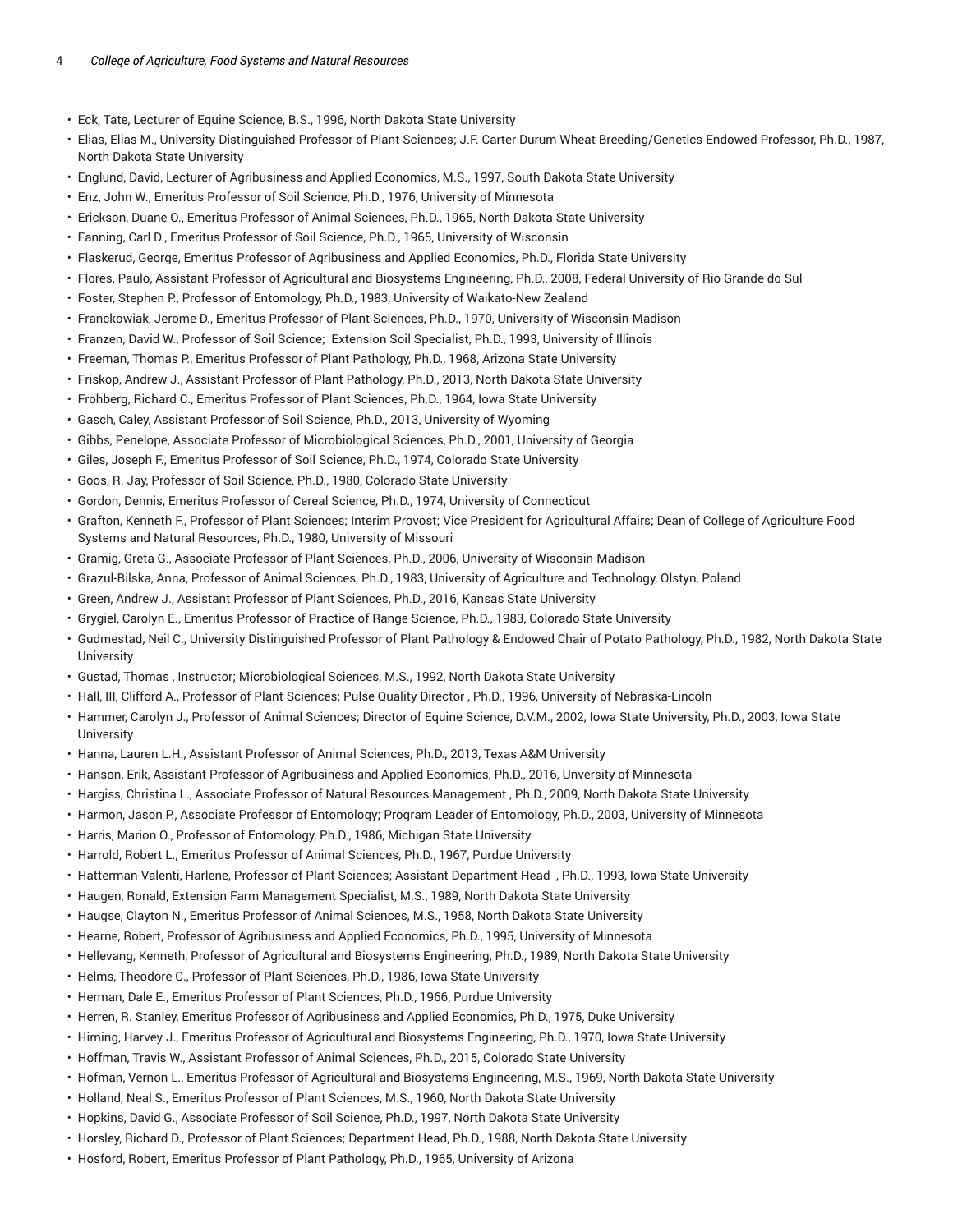- Hovick, Torre J., Assistant Professor of Range Science, Ph.D., 2014, Oklahoma State University
- Howatt, Kirk A., Associate Professor of Plant Sciences, Ph.D., 1999, Colorado State University
- Hughes, Harlan, Emeritus Professor of Agribusiness and Applied Economics, Ph.D., 1971, University of Missouri
- Ikley, Joseph T., Assistant Professor of Plant Sciences, Ph.D., 2018, Purdue University
- Jackson, Jeremy, Associate Professor of Agribusiness and Applied Economics, Ph.D., 2008, Washington University in St. Louis
- Jia, Xinhua, Associate Professor of Agricultural and Biosystems Engineering, Ph.D., 2004, University of Arizona
- Johnson, Burton L., Professor of Plant Sciences, Ph.D., 1993, North Dakota State University
- Johnson, Carolyn R., Assistant Professor of Practice of Animal Science, D.V.M., 1986, Colorado State University
- Johnson, Robert L., Emeritus Professor of Animal Sciences, Ph.D., 1985, Iowa State University
- Johnson, Roger G., Emeritus Professor of Agribusiness and Applied Economics, Ph.D., 1962, University of Minnesota
- Kalb, II, Thomas J., Extension Horticulture Specialist, Ph.D., 1988, Virginia Polytechnic Institute and State University
- Kandel, Herman (Hans) J., Professor of Plant Sciences, Ph.D., 1995, North Dakota State University
- Khan, Khalil, Emeritus Professor of Cereal Science, Ph.D., 1977, University of Manitoba, Winnipeg, Canada
- Khan, Mohamed, Professor of Plant Pathology, Ph.D., 1998, Clemson University
- Knodel, Janet J., Professor of Plant Pathology, Ph.D., 2005, North Dakota State University
- Koo, Won W., Emeritus Professor of Agribusiness and Applied Economics, Ph.D., 1974, Iowa State University
- Kucera, Henry L., Emeritus Professor of Agricultural and Biosystems Engineering, M.S., 1959, North Dakota State University
- Lakkakula, Prithviraj, Research Assistant Professor of Agribusiness and Applied Economics, Ph.D., 2014, University of Florida
- Lardy, Gregory P., Professor of Animal Sciences; Interim Director of NDSU Extension; Acting Director of ND Agricultural Experiment Station; Associate Vice President for Agricultural Affairs, Ph.D., 1997, University of Nebraska
- Lee, Chiwon W., Professor of Plant Sciences, Ph.D., 1977, Purdue University
- Leistritz, F. Larry, Emeritus Professor of Agribusiness and Applied Economics, Ph.D., 1970, University of Nebraska
- Leitch, Jay H., Emeritus Professor of Natural Resources Management, Ph.D., 1981, University of Minnesota
- Li, Deying M., Professor of Plant Sciences, Ph.D., 2001, Iowa State University
- Li, Xuehui, Assistant Professor of Plant Sciences, Ph.D., 2009, University of Georgia
- Lim, Siew Hoon, Associate Professor of Agribusiness and Applied Economics, Ph.D., 2005, University of Georgia
- Limb, Ryan, Associate Professor of Range Science, Ph.D., 2008, Oklahoma State University
- Lin, Zhulu, Assistant Professor of Agricultural and Biosystems Engineering, Ph.D., 2003, University of Georgia
- Lindgren, Jon G., Emeritus Professor of Agribusiness and Applied Economics, Ph.D., 1968, University of Missouri
- Lindley, James A., Emeritus Associate Professor of Agricultural and Biosystems Engineering, Ph.D., 1972, Purdue University
- Liu, Zhaohui, Associate Professor of Plant Pathology, Ph.D., 2006, North Dakota State University
- Lund, H. Roald, Emeritus Professor of Plant Sciences, Ph.D., 1965, Purdue University
- Lundstrom, Darnell R., Emeritus Professor of Agricultural and Biosystems Engineering, Ph.D., 1988, University of Minnesota
- Lym, Rodney G., Emeritus Professor of Plant Sciences, Ph.D., 1979, University of Wyoming
- Machunda, Zachary, Lecturer of Agribusiness and Applied Economics, Ph.D., 2014, Indiana University
- Maddock, Robert J., Associate Professor of Animal Sciences, Ph.D., 2000, Texas A&M University
- Maddock Carlin, Kasey R., Associate Professor of Animal Sciences, Ph.D., 2005, Iowa State University
- Manthey, Frank A., Professor of Plant Sciences, Ph.D., 1985, North Dakota State University
- Marais, G. Francois, Professor of Plant Sciences, Ph.D., 1979, North Dakota State University, Ph.D., 1992, University of Stellenbosch-South Africa
- March, Raymond, Assistant Professor of Agribusiness and Applied Economics, Ph.D., 2017, Texas Tech University
- Marchello, Martin J., Emeritus Professor of Animal Sciences, Ph.D., 1968, Virginia Polytechnic Institute and State University
- Markell, Samuel G., Professor of Plant Pathology, Ph.D., 2007, University of Arkansas
- McClean, Phillip E., Professor of Plant Sciences, Ph.D., 1982, Colorado State University
- McEvoy, John , Professor of Microbiological Sciences, Ph.D., 2002, University of Ulster
- McGinnis, Esther E., Associate Professor of Plant Sciences, Ph.D., 2013, University of Minnesota
- McGranahan, Devan, Assistant Professor of Range Science, Ph.D., 2011, Iowa State University
- McMullen, Marcia P., Emeritus Professor of Plant Pathology, Ph.D., 1983, North Dakota State University
- McMullen, Michael S., Professor of Plant Sciences, Ph.D., 1976, University of Minnesota
- Meehan, Miranda A., Assistant Professor of Animal Sciences, Ph.D., 2012, North Dakota State University
- Meinhardt, Steven, Associate Professor of Plant Pathology, Ph.D., 1984, University of Illinois-Urbana-Champaign
- Messersmith, Calvin G., Emeritus Professor of Plant Sciences, Ph.D., 1970, North Dakota State University
- Meyer, Dwain W., Emeritus Professor of Plant Sciences, Ph.D., 1970, Iowa State University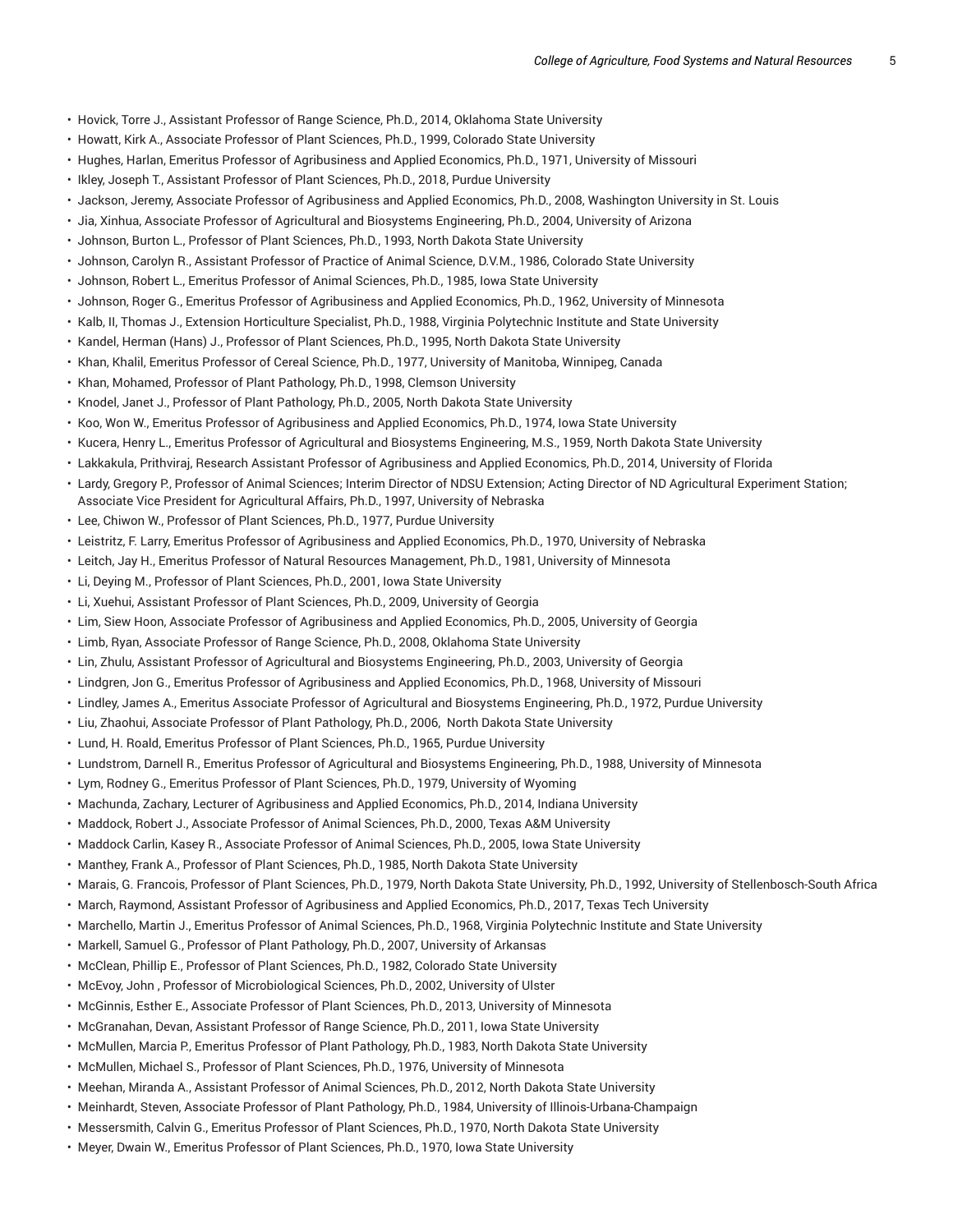- Miljkovic, Dragan, Professor of Agribusiness and Applied Economics, Ph.D., 1996, University of Illinois
- Moraghan, John T., Emeritus Professor of Soil Science, Ph.D., 1961, Iowa State University
- Nahar, Nurun, Assistant Professor of Practice of Agricultural and Biosystems Engineering, Ph.D., 2017, North Dakota State University
- Ndembe, Elivs, Research Scientist, Ph.D.
- Nelson, Berlin D., Jr., Professor of Plant Pathology, Ph.D., 1979, Washington State University
- Nelson, Donald C., Emeritus Professor of Plant Sciences, Ph.D., 1961, University of Minnesota
- Nelson, William C., Emeritus Professor of Agribusiness and Applied Economics, Ph.D., 1971, Ohio State University
- Nganje, William, Professor of Agribusiness and Applied Economics; Department Chair, Ph.D., 1998, University of Illinois
- Norland, Jack, Associate Professor of Natural Resources Management, Ph.D., 2008, North Dakota State University
- Nowatzki, John F., Agricultural Machines Specialist, M.S., 1974, North Dakota State University
- Olhoft, Matt, Senior Lecturer of Agricultural and Biosystems Engineering, M.S., 1998, North Dakota State University
- Oliver, Rebekah E., Associate Professor of Practice in Plant Sciences, Ph.D., 2006, North Dakota State University
- Olson, Frayne, Associate Professor of Agribusiness and Applied Economics, Ph.D., 2007, University of Missouri
- O'Relley, Z. Edward, Emeritus Professor of Agribusiness and Applied Economics, Ph.D., 1972, University of Tennessee
- Osorno, Juan, M., Associate Professor of Plant Sciences, Ph.D., 2006, North Dakota State University
- Ostby, Stacey M., Lecturer of Veterinary Technology; Co-Director of Veterinary Technology Program, M. Ed., 2018, North Dakota State University
- Parman, Bryon, Assistant Professor/Ag Finance Specialist of Agribusiness and Applied Economics, Ph.D., 2013, Kansas State University
- Pasche, Julie, Associate Professor of Plant Pathology, Ph.D., 2012, North Dakota State University
- Peters, Thomas J., Assistant Professor of Plant Sciences, Ph.D., 1990, North Dakota State University
- Petry, Timothy A., Associate Professor of Agribusiness and Applied Economics; Livestock Marketing Economist, M.S., 1973, North Dakota State University
- Prischmann-Voldseth, Deirdre A., Associate Professor of Entomology, Ph.D., 2005, Washington State University
- Pruess, Birgit, Professor of Microbiological Sciences, Ph.D., 1991, Ruhr Universitat Bochum Germany
- Pryor, Scott W., Associate Professor of Agricultural and Biosystems Engineering, Associate Dean College of Engineering, Ph.D., 2005, Cornell **University**
- Rahman, Md. Mukhlesur, Associate Professor of Plant Sciences, Ph.D., 2007, University of Manitoba, Canada
- Rahman, Shafiqur, Associate Professor of Agricultural and Biosystems Engineering, Ph.D., 2004, University of Manitoba
- Ramamoorthy, Sheela, Associate Professor of Microbiological Sciences, Ph.D., 2006, Virginia Tech
- Ransom, Joel K., Professor of Plant Sciences, Ph.D., 1982, University of Minnesota
- Rao, Jiajia, Assistant Professor of Plant Sciences, Ph.D., 2013, University of Massachusetts, Amherst
- Rao, Xudong, Assistant Professor of Agribusiness and Applied Economics, Ph.D., 2015, University of Minnesota-Twin Cities
- Rasmussen, Jack B., Professor of Plant Pathology; Department Chair, Ph.D., 1987, Michigan State University
- Rathge, Richard W., Emeritus Professor of Agribusiness and Applied Economics and Sociology, Ph.D., 1981, Michigan State University
- Redmer, Dale A., Emeritus Professor of Animal Sciences, Ph.D., 1983, University of Missouri-Columbia
- Reff, Tommy L., Emeritus Professor of Agribusiness and Applied Economics, M.S., 1968, North Dakota State University
- Reynolds, Lawrence P., University Distinguished Professor of Animal Sciences, Ph.D., 1983, Iowa State University
- Rice, Billy B., Emeritus Professor of Agribusiness and Applied Economics, M.S., 1965, North Dakota State University
- Richman, Rachel, Senior Lecturer of Microbiological Sciences, M.S., 2002, University of Minnesota
- Rider, David A., Professor of Entomology, Ph.D., 1988, Louisiana State University
- Ripplinger, David, Assistant Professor of Agribusiness and Applied Economics, Ph.D., 2012, North Dakota State University
- Roberts, David, Associate Professor of Agribusiness and Applied Economics, Ph.D., 2009, Oklahoma State University
- Robinson, Andrew P., Associate Professor of Plant Sciences, Ph.D., 2012, Purdue University
- Saxowsky, David M., Associate Professor of Agribusiness and Applied Economics, J.D., 1979, Ohio State University
- Scherer, Thomas, Associate Professor of Agricultural and Biosystems Engineering, Ph.D., 1986, University of Minnesota
- Schroeder, J.W., Emeritus Associate Professor of Animal Sciences, Ph.D., 1999, North Dakota State University
- Schrupp, Jordan L., Lecturer of Veterinary Technology; Department of Animal Sciences, B.S., 2003, North Dakota State University
- Schuh, Jane, Professor of Microbiological Sciences; Vice-President for Research, Ph.D., 2000, North Dakota State University
- Schwarz, Paul B., Professor of Plant Sciences, Ph.D., 1987, North Dakota State University
- Sebesta, Steve, Foundation Seedstocks Director, M.S., 1982, Oklahoma State University
- Secor, Gary A., Professor of Plant Pathology, Ph.D., 1978, University of California-Davis
- Sedivec, Kevin K., Professor of Range Sciences; Interim Director of CGRECA, Ph.D., 1994, North Dakota State University
- Shaik, Saleem, Professor of Agribusiness and Applied Economics; Director of CAPTS, Ph.D., 1998, University of Nebraska-Lincoln